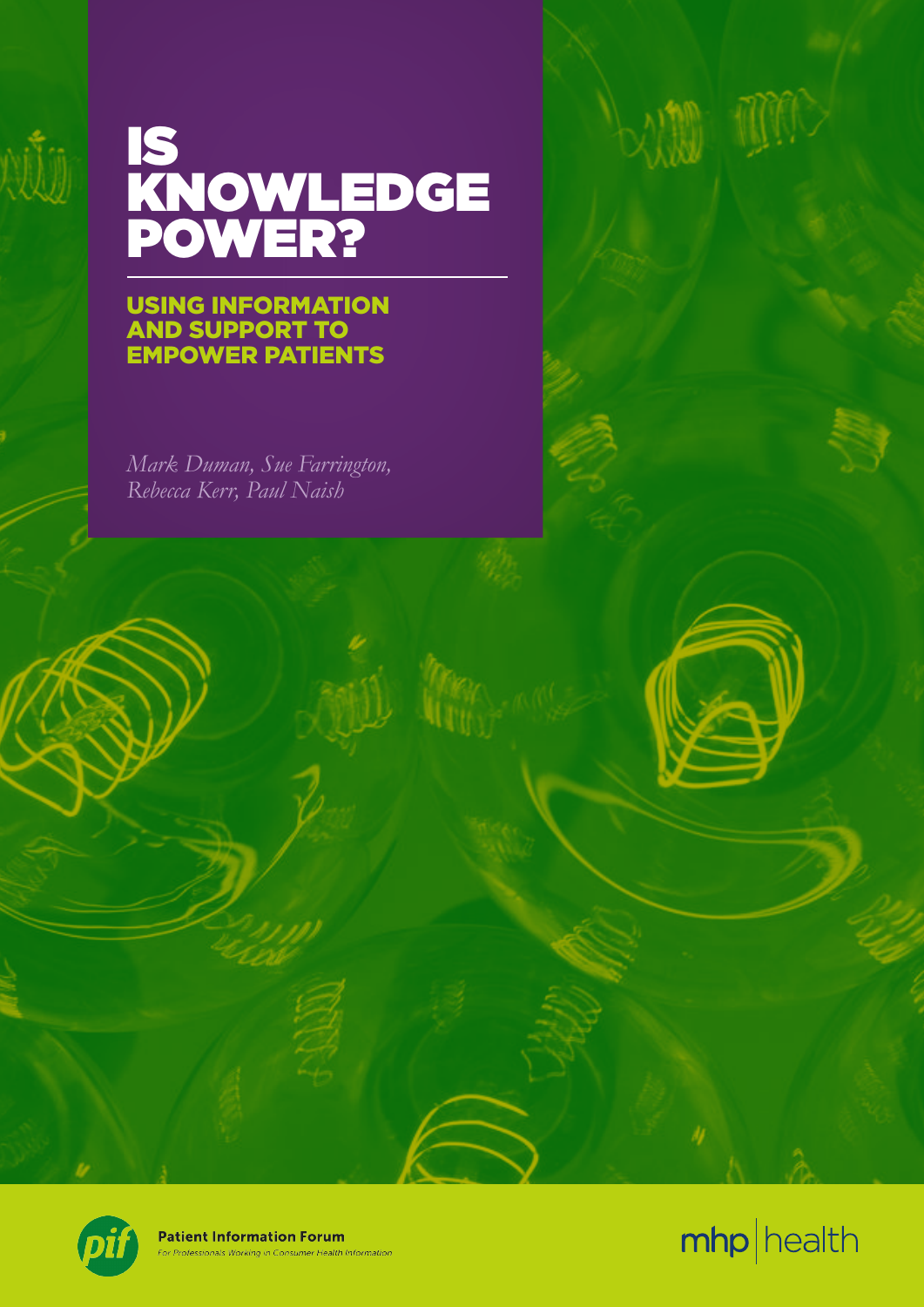## Is Knowledge Power? INTRODUCTION

## A person's right to information in order to inform their care is enshrined in the NHS Constitution.

"You have the right to be involved in discussions and decisions about your health and care, including your end of life care, and to be given information to enable you to do this.<sup>"1</sup>

### NHS Constitution

According to recent polling from Lord Ashcroft this is one of the most important needs for people when it comes to their health care – ahead of clean and comfortable surroundings<sup>2</sup>.

A person's right to be involved in decisions about their own care is also enshrined within legislation.

"The NHS Act 2006 places a clear duty on the NHS Commissioning Board, and the clinical commissioning groups to: '…promote the involvement of patients, and their carers and representatives (if any), in decisions which relate to—

(a) the prevention or diagnosis of illness in the patients, or

(b) their care or treatment"<sup>3</sup>

Empowering patients is widely recognised as essential to the future of the NHS, not only as people have the right to define their own care, but also as it unlocks untapped resource to ensure the sustainability of the service. Currently 70% of the NHS's budget is spent on those with long-term conditions, however such individuals are likely to spend only around 1% of their time with health care professionals<sup>4</sup>. As such, giving people the ability to be proactive partners in their care will play a major role in the NHS's ability to sustainably meet the needs of an aging population, which will increasingly have multiple long-term conditions<sup>5</sup>.

A patient's ability to be a proactive partner depends on them having the right kind of information and the appropriate support in order to use it effectively, which was clearly set out in the Patient Information Forum (PiF) report *Making the Case for Information*6. Beyond 'patients', this is true for all people whether we call them patients or whether they regard themselves as patients/carers or not. MHP Health and PiF have collaborated on this report to focus on those with long-term conditions, as a population where the need and benefit is particularly clear, for the reasons mentioned above. It takes a snapshot of their experiences and perceptions of information and priorities for the future.

With this snapshot we ask whether current approaches are enough to support people to truly be equal partners in their own care, and whether information provision, and its use through, for example, constructive, supportive patient-'professional' dialogue, needs to evolve in order to deliver the aspirational ideals to empower patients. As users of and payers for one of the leading health systems in the world, we should expect nothing less.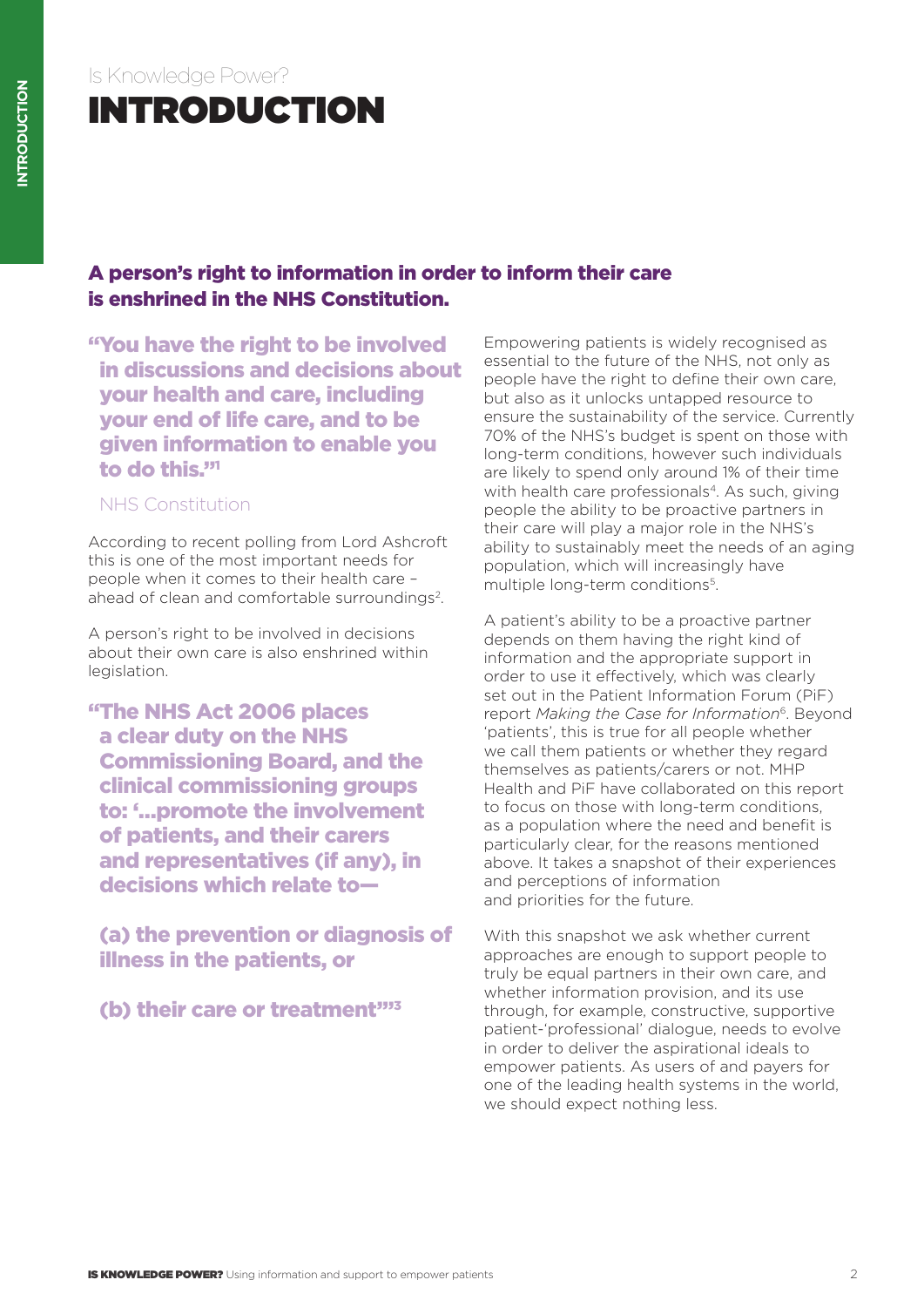## Is Knowledge Power? ALL ABOUT THE PATIENT

## Patient information, 'person-centred care' and patient empowerment

The term 'person-centred' has received much attention in debate about the future of the NHS, and its ability to meet our expectations and aspirations, or at least our needs.

The increasing number of people with long-term conditions, fuelled by changes in lifestyle and an aging population, means the system must change. Structures built around acute and episodic care are struggling under the pressures of those with long-term, and often, deteriorating conditions. Building the system around the person is fundamentally appealing and is supported by political parties, think tanks, experts and commentators; but what does it mean?

'Person-centred' is used widely, and there is a danger that it is used within different contexts to encompass multiple meanings.

#### **For a person to be in the centre they need to be:**

- **Heard at the very top of the system,** sought out and understood by those making farreaching structural decisions. Person-centred care therefore sees patients as advisers and political change agents expressing opinions and articulating priorities
- **Directly involved in decisions about how care**  is delivered in their area, they need to be decision-makers, sat at the table as plans are made
- **Activist consumers,** providing feedback and exercising choice to encourage good care and drive up quality where care is less good
- **The central consideration in individual treatment decisions,** with healthcare professionals and patients engaging as partners to secure positive outcomes, going beyond management of symptoms and test readings



**The three levels of participation**

Core to all of these roles, in order for a person to be at the centre of their care, is this last definition, whereby a patient is empowered as a 'manager' of their own treatment, to the degree where they are willing and comfortable. This goes beyond being informed to touch on issues regarding self-referral and, access to reliable information of outcomes of different providers, but empowerment to take part in decisions about treatment.

Such an empowered patient will have sufficient health literacy\* (or support from a trusted person) to be able to engage with information materials, be able to understand the implications of their condition and treatment options, feel supported to use their information and understanding to engage proactively in their care, be trained/educated to use their knowledge to support positive outcomes and feel confident and respected as they work side by side with healthcare professionals in setting their treatment course. Accessible, trustworthy information and the encouragement to use it are the key.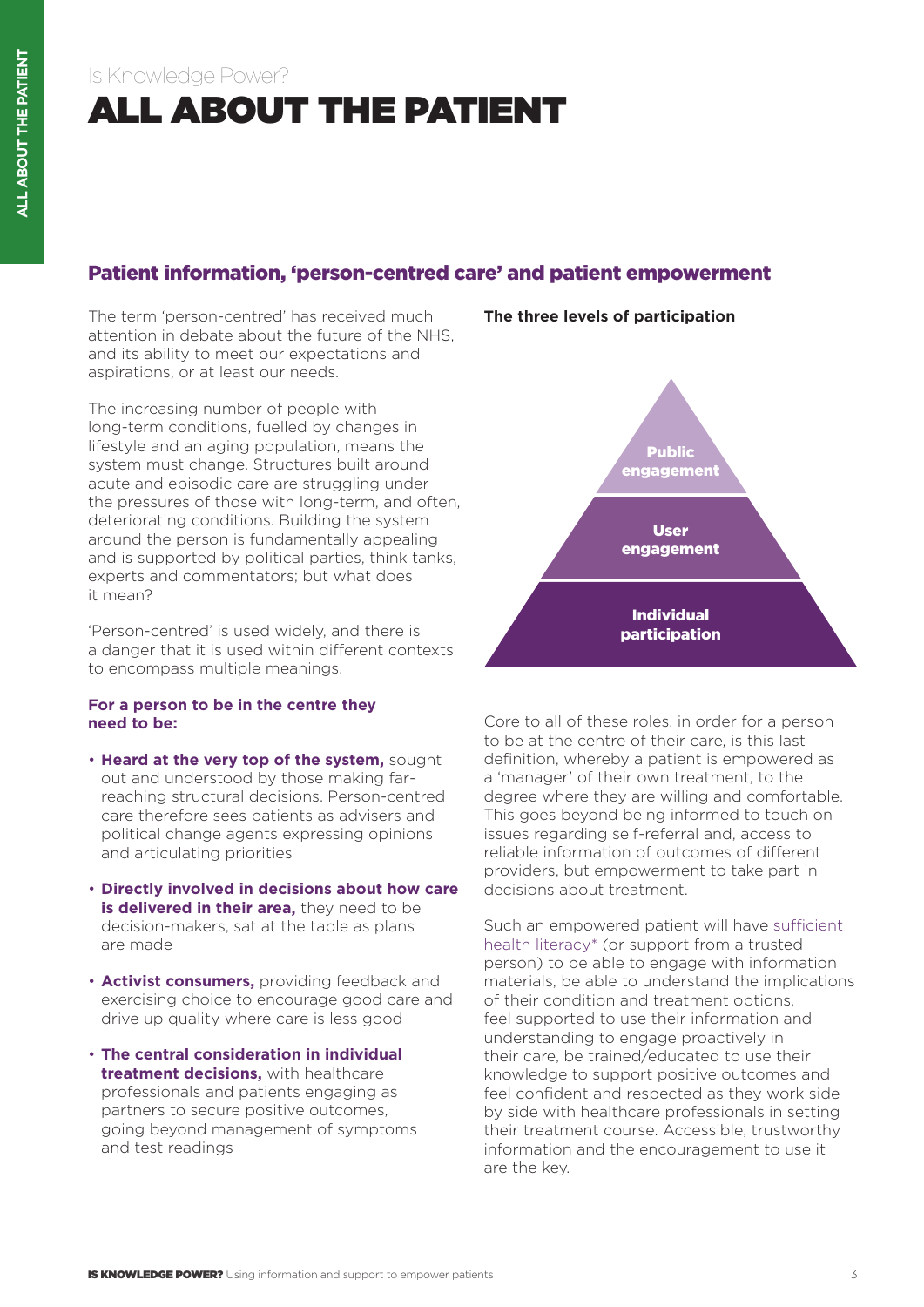It is this concept of patient empowerment through information which formed the centre point for the Government's vision for the NHS in 2012, setting out an aspirational ideal within *Liberating the NHS: No Decision about me without me*:

"Central to the vision of patientcentred care, is the principle of providing a wide range of appropriate, accessible and timely information enabling people to make informed decisions"<sup>7</sup>

It is also clearly set out in the Government's Mandate for NHS England which requires it to:

"Ensure the NHS becomes dramatically better at involving patients and their carers, and empowering them to manage and make decisions about their own care and treatment"8

Mechanisms within the NHS to implement such ideals are evident in the publications of the *Transforming participation in Health and Care*9, the *NHS Choices Framework*10, as well as the launch of the shared-decision making<sup>11</sup> and expert patient programmes<sup>12</sup>. Recognising information as part of, not just an addition to treatment was firmly established through the announcement of 'information prescriptions'. These were a commitment contained in the 2006 Government White Paper *Our health, our care, our say*13 where it was stated that all people with long-term health and social care needs would receive information prescriptions by 2008.

'Information prescriptions' are offered to an individual by a medical, health care, social care, or information and support professional and are a source of personalised information that clearly and simply lays out the most important points about an individual's information needs, during their consultation with a healthcare professional. Nine years on from the 2006 commitment we have just (January 2015) seen GPs being advised to use information prescriptions with any person with diabetes who does not have their condition under control (emphasis added)<sup>14</sup>. This is a welcome recognition of the power of information, but is an interesting restriction to impose, only using them where treatment 'isn't working'.

There is much evidence in policy of ambition to make patient empowerment a reality. However it is unclear whether this has made a real impact in empowering patients or is merely rhetoric – most recent statistics show that only 5.4% of people with a long-term condition report that they have an agreed care plan<sup>15</sup>.

The continuing refreshment of commitment stresses that, far from a passing policy idea, aspirations for patient empowerment and patient information have only strengthened in recent years within plans for the future of the NHS.

\* "Health Literacy has been defined as the cognitive and social skills which determine the motivation and ability of individuals to gain access to, understand and use information in ways which promote and maintain good health. Health Literacy means more than being able to read pamphlets and successfully make appointments. By improving people's access to health information and their capacity to use it effectively, health literacy is critical to empowerment".16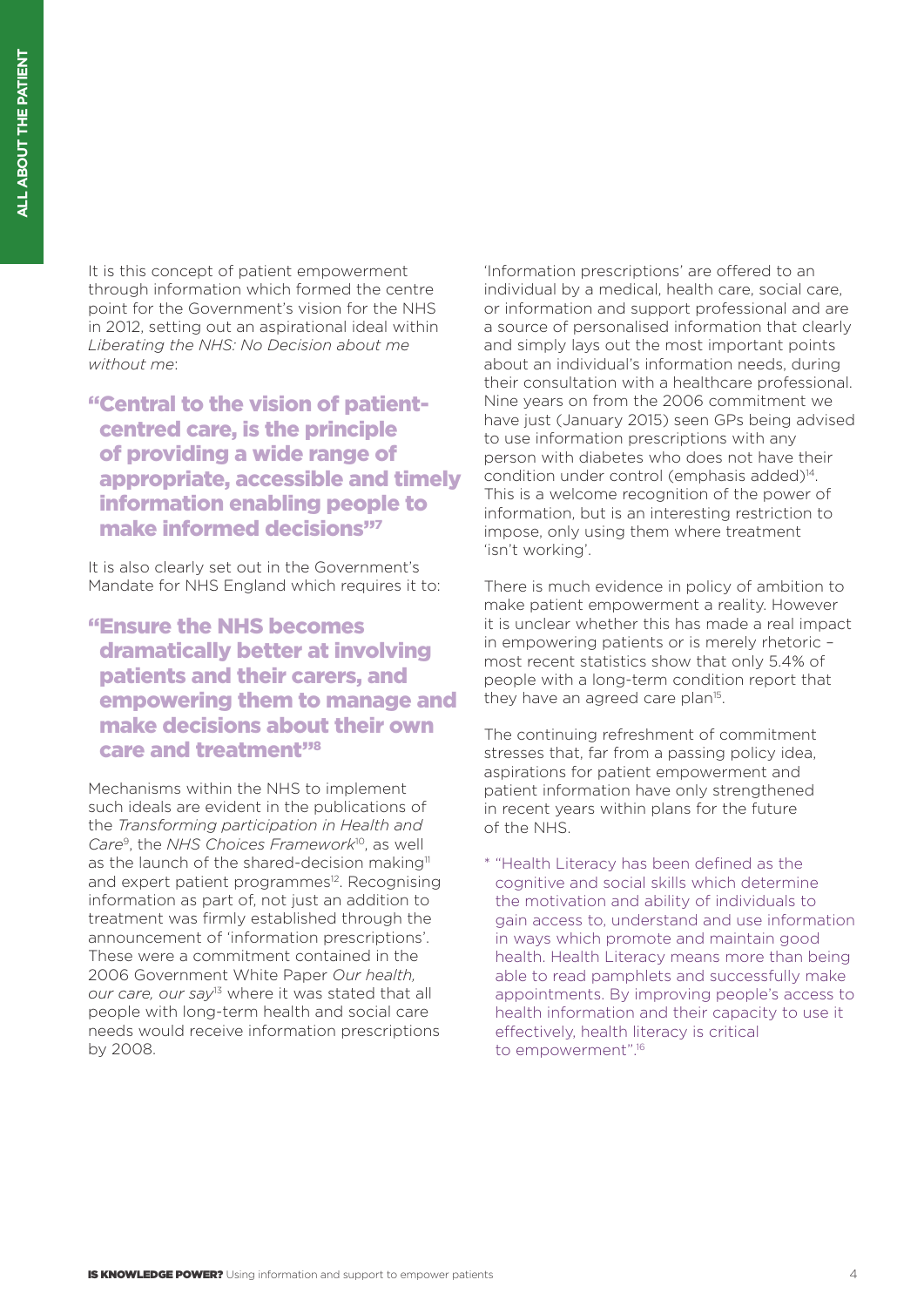## Aspirations for future patient information: *Five Year Forward View* and beyond

Simon Stevens, Chief Executive of NHS England, recognises the empowerment of patients as one of the key ways in which the NHS could meet the needs of the changing population. In the Five Year Forward View (5YFV)<sup>17</sup> he, alongside all organisations responsible for health, sets out that the first step in order to achieve this is improving the information to which people have access and supporting people to make informed decisions about treatment and managing their own health – focusing mostly on how to harness new technologies to increase accessibility to information.

*The Long Term Conditions (LTC) 'Year of Care' Commissioning Programme*18, which gives support to commissioners and providers to implement tailored individual funding models and its implementation, is also dependent upon "engaged, informed individuals and carers" as set out in the *House of Care model*19. However, despite its promise, challenges remain in delivering the programme within current commissioning processes<sup>20</sup>. Early pilots of the model still saw information and data as one of the key challenges in the programme's practical implementation21.

Personal health budgets, introduced initially in 2009, put real meaning behind empowerment, increasing emphasis on tailoring health budgets to individual need; this is now augmented through the proposed implementation of Integrated Personal Commissioning (IPC)<sup>22</sup>. This aims to give those with long-term and complex needs direct control over how a limited amount of money (relative to their condition) is spent on their health and social care – truly empowering patients to have choice within their care.

Whilst voluntary and third sector organisations will be commissioned locally to support personal care planning in such programmes, it is essential that people eligible for the programme have access to appropriate and adequate information and have support which enables them to use it. This is to ensure they are comfortable making such decisions about their own care – a point which leaders from the UK charity sector made clear in an open letter to *The Times*  in September 201423.

The future ambitions for empowerment are clear: a future NHS where people are proactive partners in their own care, who are able to make informed choices and decisions about what that care should look like. All of this is built upon the availability of good information and support for patients (and carers).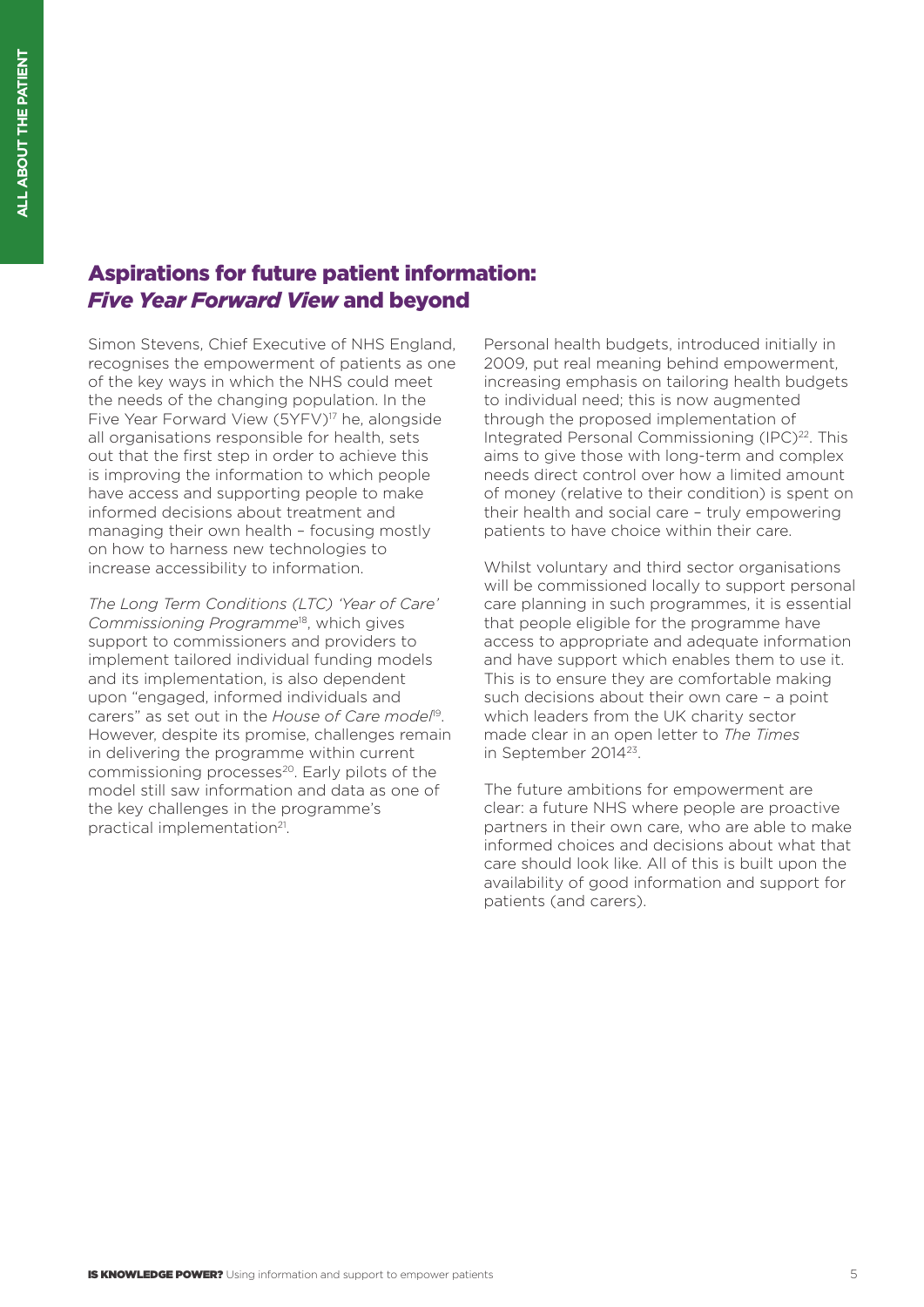## What does 'good' information look like?

In terms of existing national best practice and guidance, the Department of Health produced the NHS Information Standard in 2004, to ensure consistent standards of information across the health service. This responsibility was formally transferred to NHS England in October 2014. The Information Standard certification programme acts as a quality mark for information and ensures that information is clear, accurate, balanced, evidence-based and up-to-date.

NHS England are looking to build on this by creating the Accessible Information Standard<sup>24</sup>. which acts as a guide to health and social care organisations to ensure that everyone understands the information they receive and that it enables them to make their own choices.

In addition to standards and guidance from NHS England, best practice models for patient information have been produced by the former *Institute for Innovation and Improvement*, have been included in guidelines and quality standards from the National Institute for Health and Care Excellence<sup>25</sup>, and a multitude of third sector and charity organisations (including the PiF - [http://www.pifonline.org.uk/pif](http://www.pifonline.org.uk/pif-guidesreports/) )[guidesreports/\)](http://www.pifonline.org.uk/pif-guidesreports/) ) have produced information models in order to contribute towards defining standards.

National standards and guidance for patient information are important to assure accuracy and accessibility of information. They, however, support the inputs that patients receive rather than measuring the output of such information. For this we need to examine patients' satisfaction with information they receive, and their views of its value in supporting them to be in control of their own care.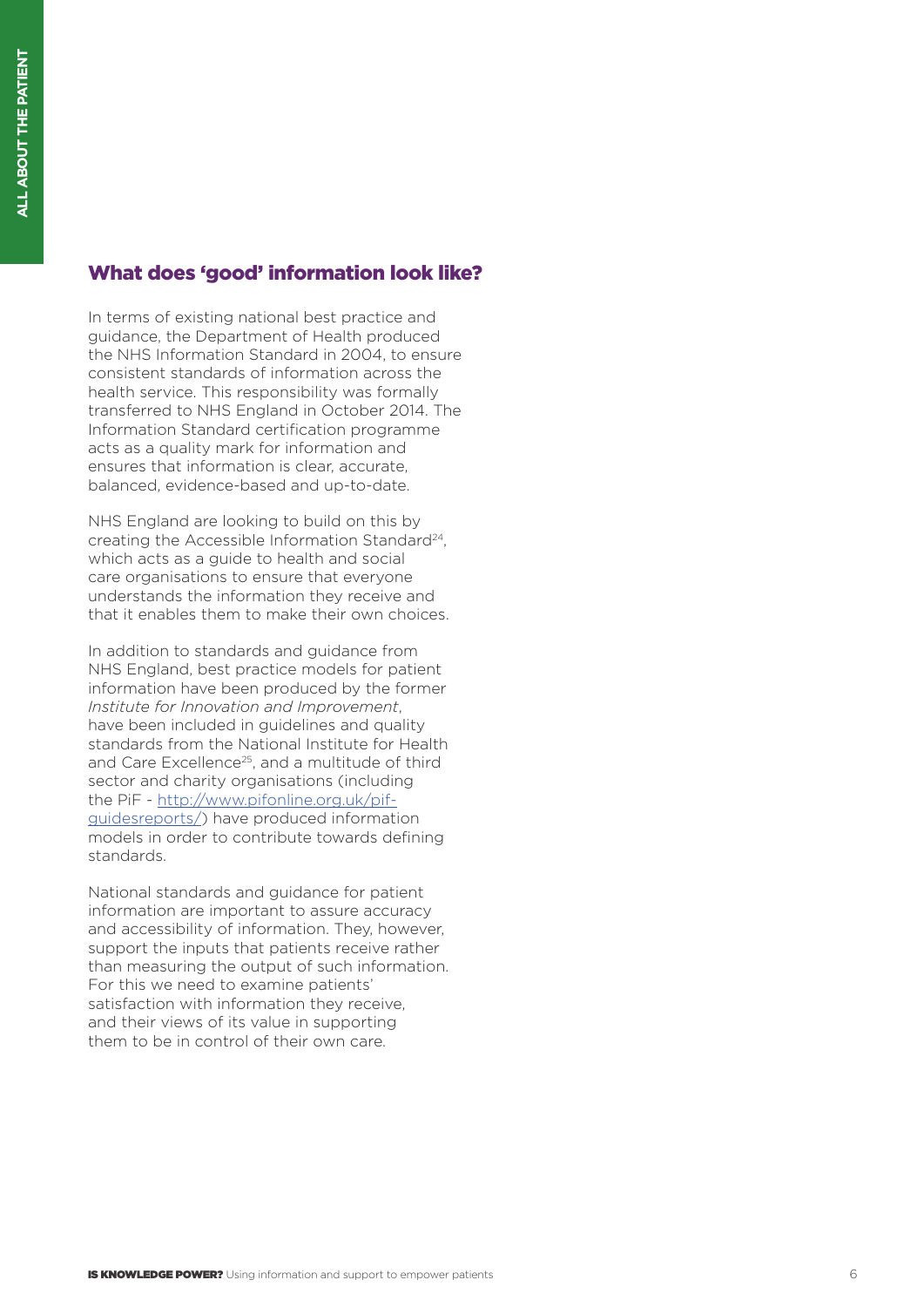Is Knowledge Power? POLL RESULTS

## A poll to examine whether existing patient information empowers patients with long-term conditions

Ensuring that people have access to the right kind of information in order to make decisions about their own care, and are also supported to be able to use it, will be crucial to empower patients in line with current ambitions and the future visions for the NHS.

In order to delve deeper into whether current information is able to deliver this, PiF and MHP Health commissioned a poll with ComRes.

ComRes interviewed 1,567 GB adults with a long term condition online between the 18th and 27th February 2015. Data were weighted to be representative of all GB adults aged 18+. ComRes is a member of the British Polling Council and abides by its rules. Full data tables can be found at [www.comres.co.uk.](http://www.comres.co.uk/?p=12784)

| For people of all ages: |                                                                                                                                                    | For those aged 18-24 | For those aged 65+ |
|-------------------------|----------------------------------------------------------------------------------------------------------------------------------------------------|----------------------|--------------------|
| 36%                     | disagree that they<br>were given helpful<br>information when they<br>were first diagnosed                                                          | 51%                  | 24%                |
| 32%                     | find it difficult to access<br>trustworthy information<br>on their condition                                                                       | 58%                  | 21%                |
| 20%                     | disagree that they<br>have enough information<br>to feel confident in<br>discussing decisions<br>about their own<br>treatment with<br>their doctor | 36%                  | 14%                |
| 30%                     | feel their views and<br>opinions on their own<br>care and treatment are<br>not taken seriously when<br>they talk to their doctor                   | 46%                  | 20%                |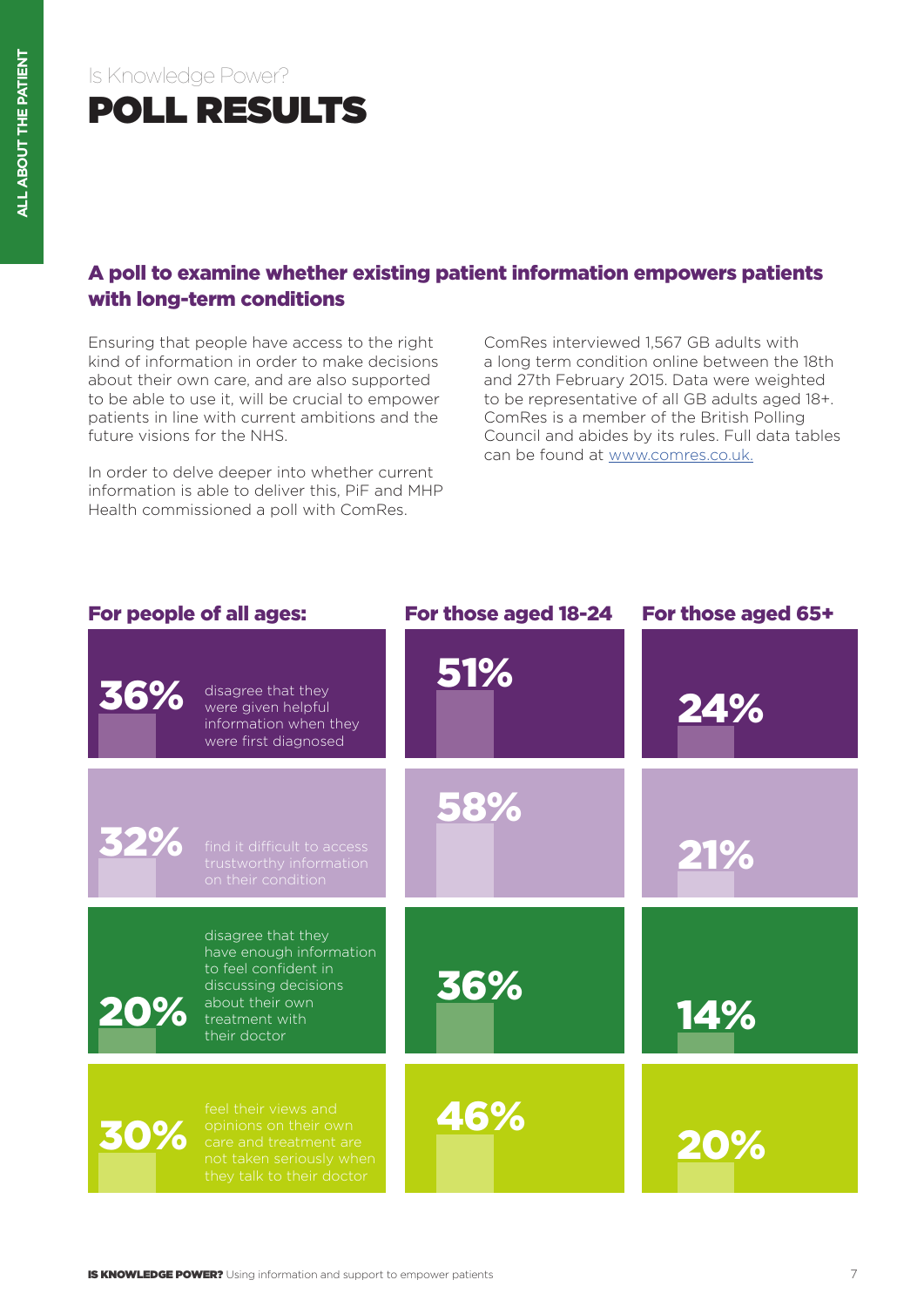43% of people feel they would have enough information to make decisions on how money was spent in managing their condition, if they had more direct control over how a limited amount of money is spent:

## For those aged 18-24 For those aged 65+





## What would be most helpful in making you feel more in control of your own care and treatment

- Longer appointments with your doctor
- More information on how to manage your condition
- More opportunities to discuss your options with your doctor
- **More information on your condition**
- **More opportunities to discuss your** condition with people other than your doctor
- More opportunities to talk to people who also have your condition

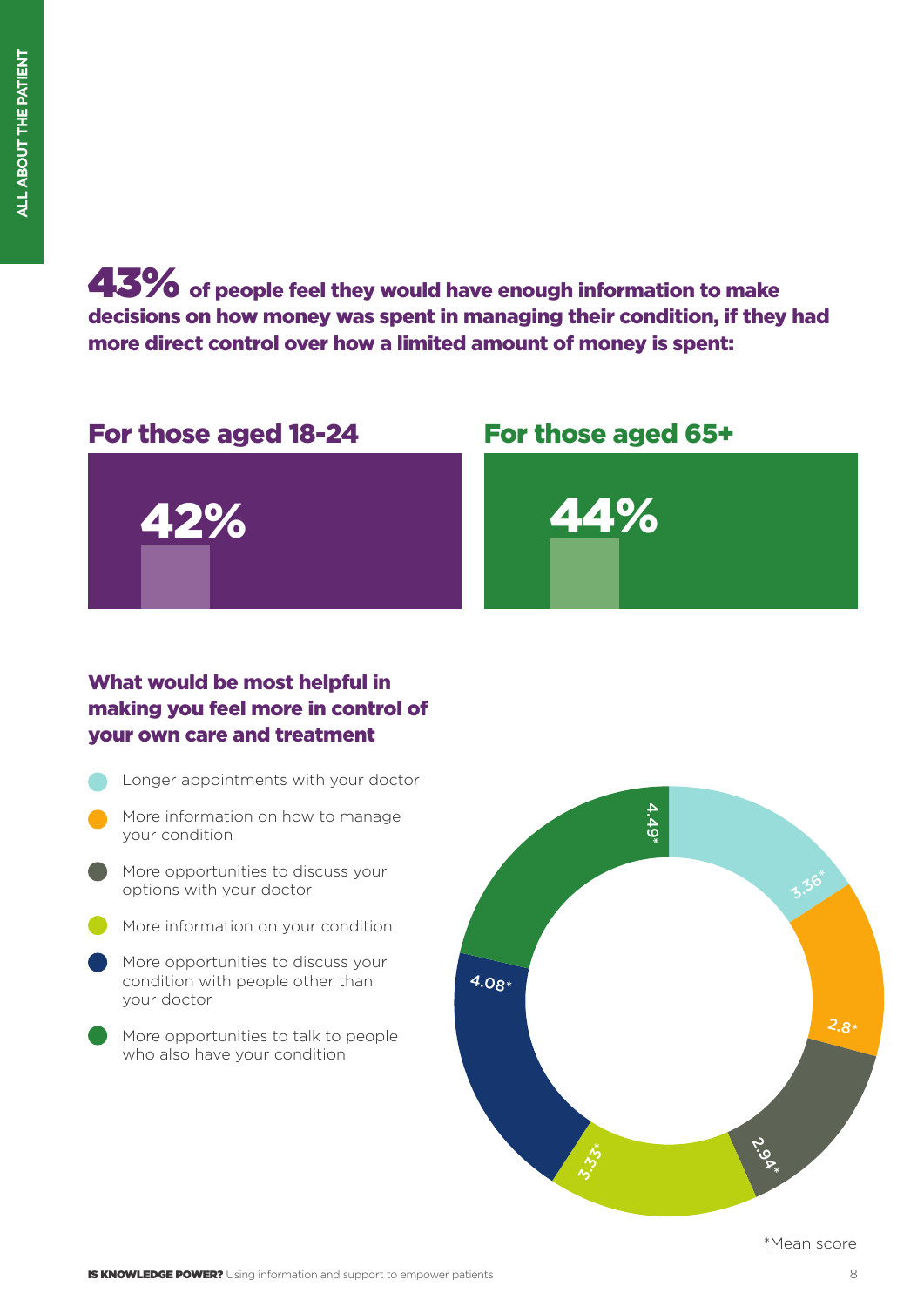### Quotes from respondents:

"When I was diagnosed with cancer, my care plan had already been set up without any consultation with me and I was told this was what was going to happen. I would have preferred that I be told my diagnosis, given information about my various treatment options, and allowed to consult with the [Doctors] over which option would be best for me and my family."

#### Poll respondent

"They [doctors] are not interested at all in your insight into your condition and if you challenge your treatment protocol or want pertinent information they are at a loss as to how to deal with you."

Poll respondent

"Whilst being pregnant, my back problems caused issues in regards to pain management during labour. The consultant examined me in a thorough way and gave me as many options as were available explaining them all as necessary, he also even said I could go to another hospital as they offered different pain medication. Overall the consultant said it was my choice and I feel I had enough information to make an informed choice."

Poll respondent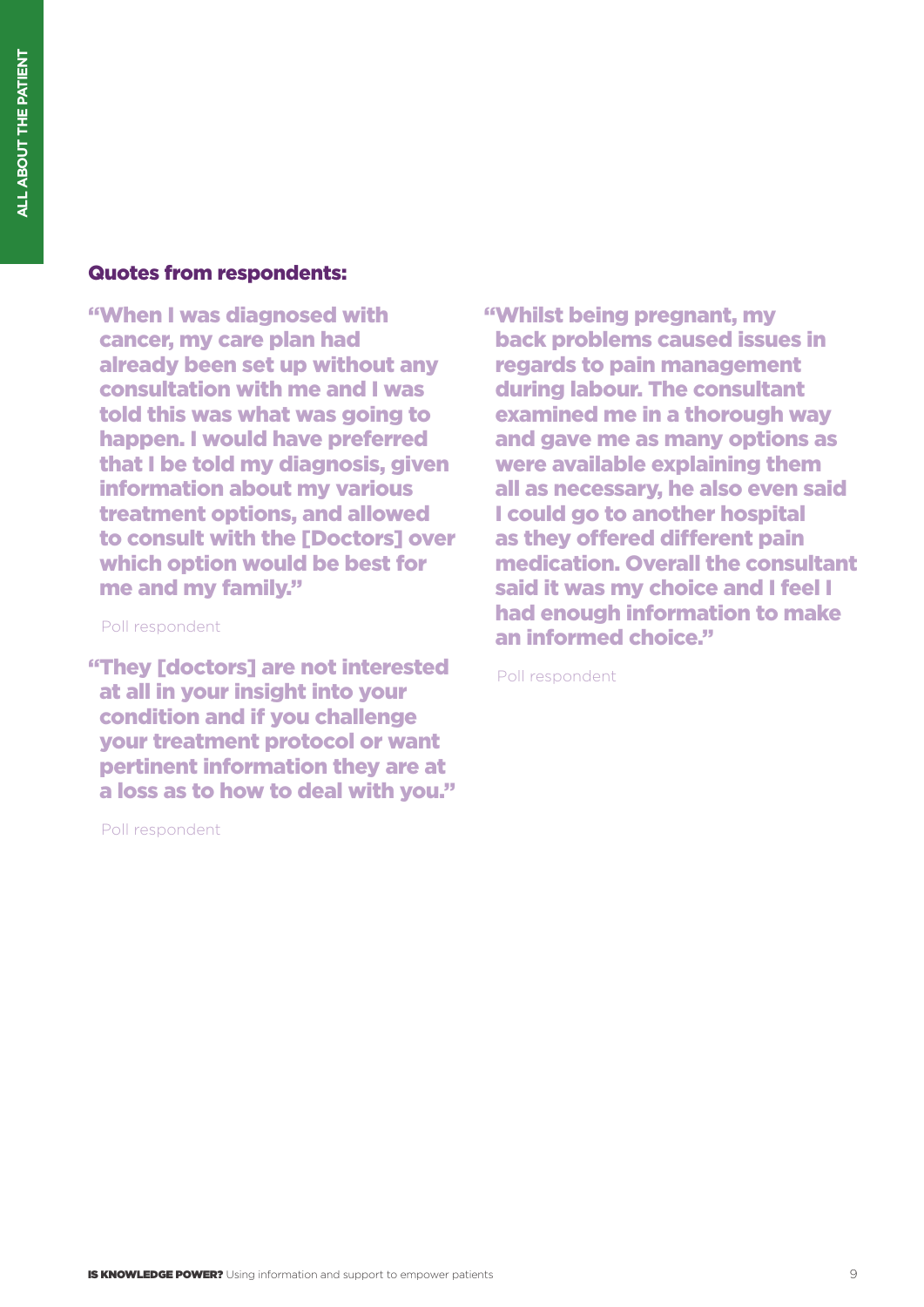## Is Knowledge Power? ANALYSIS OF FINDINGS

While such a poll cannot provide a complete picture on current patient information provision within the NHS; it raises important questions concerning current approaches to patient information and highlights how consumer health information might need to evolve to meet the ambitions for the future NHS.

## Satisfaction with information – room for improvement

Responses to the poll suggest a relatively high level of satisfaction among people with long-term conditions, both with regards to the information they receive, and how they can use it effectively when talking to their doctor.

While this is a relatively good report of satisfaction two issues clearly need to be addressed. First, there remains a large proportion where this isn't the case; second, further probing should be conducted regarding the expectations against which this satisfaction is being reported.

#### **Room for improvement**

Regarding the population among whom there is low satisfaction reported, based on these findings it is estimated that of the people with long-term conditions in England:

- Over 5.5 million disagree that they were given helpful information when they were first diagnosed
- Over 3.2 million disagree that they have enough information to feel confident in discussing decisions about their care with their doctor
- Over 4.4 million feel that their views are not taken seriously by their doctor

These numbers have been calculated based on the estimate of 15.4 million people in England living with a long-term condition<sup>26</sup>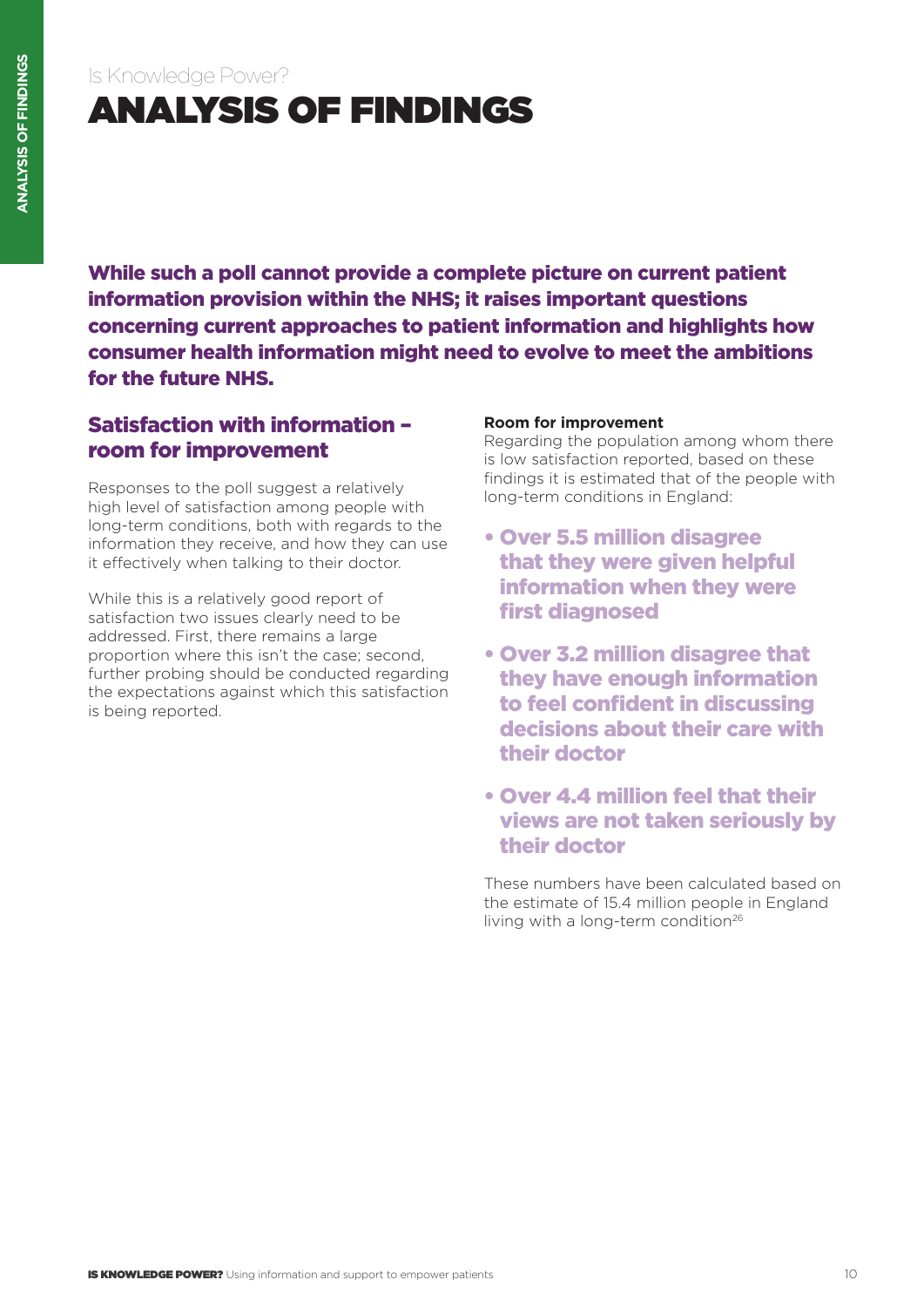#### **Do we know what we don't know?**

Further probing of patients' expectations should be carried out to investigate whether people generally tend to expect less in terms of health information than they perhaps would from other sectors. Equally they may not actively expect to play a leading role in managing their health and reaching shared decisions with health care professionals<sup>27</sup>. Despite statistics suggesting that people are as involved as they would like, and feel satisfied with information, there may be a case that they are not fully aware of the opportunities which could be available. For example, The Care Quality Commission *inpatient 2013 poll* found that 56%28 of people were as involved as they wanted to be in the decisions about their care and treatment in the NHS, yet only 5.4% of people are reported to have agreed care plans<sup>29</sup>.

#### **Are both doctor and patient ready for a collaborative relationship?**

Findings regarding whether people feel they have a collaborative relationship with their doctor when making decisions about their care are also important. For a relationship between a doctor and a patient to be effective, it should be a "partnership based on openness, trust and good communication, as each person has a role to play in making decisions about treatment or care"30. However, almost a third of people feel their views are not taken seriously by their doctor.

In order for person-centred care to truly be achieved, health and care professionals must also be committed to partnership working as set out in the *House of Care model*31, supporting patients to discuss and use the information they have and listening actively, with some studies suggesting that patients speak un-interrupted for an average of 12 seconds during a consultation<sup>32</sup>.

Analysis of pilots of the *House of Care model*  by the King's Fund found that the sharing of information in the 'two-stage' consultation was highly valued. This starts, however, from both "parties being better informed"33.

"When I was diagnosed with ARVC [Arrhythmogenic Right Ventricular Cardiomyopathy – a heart condition]. I was given the choice over whether to start speculative drug treatment (which may or may not help). While I was happy to be given the choice, I did not feel that I had enough information to decide in a thorough way."

#### Poll respondent

"I have complicated conditions and my doctor has been very good in helping me to manage my conditions not only with medication but with very useful information"

#### Poll respondent

"I have only found useful information about my condition from a national charity and other people who have the condition. Doctors and nurses seem a bit off-hand when I have spoken to them [and are] only interested in checking I take the medication not how I manage the condition myself."

Poll respondent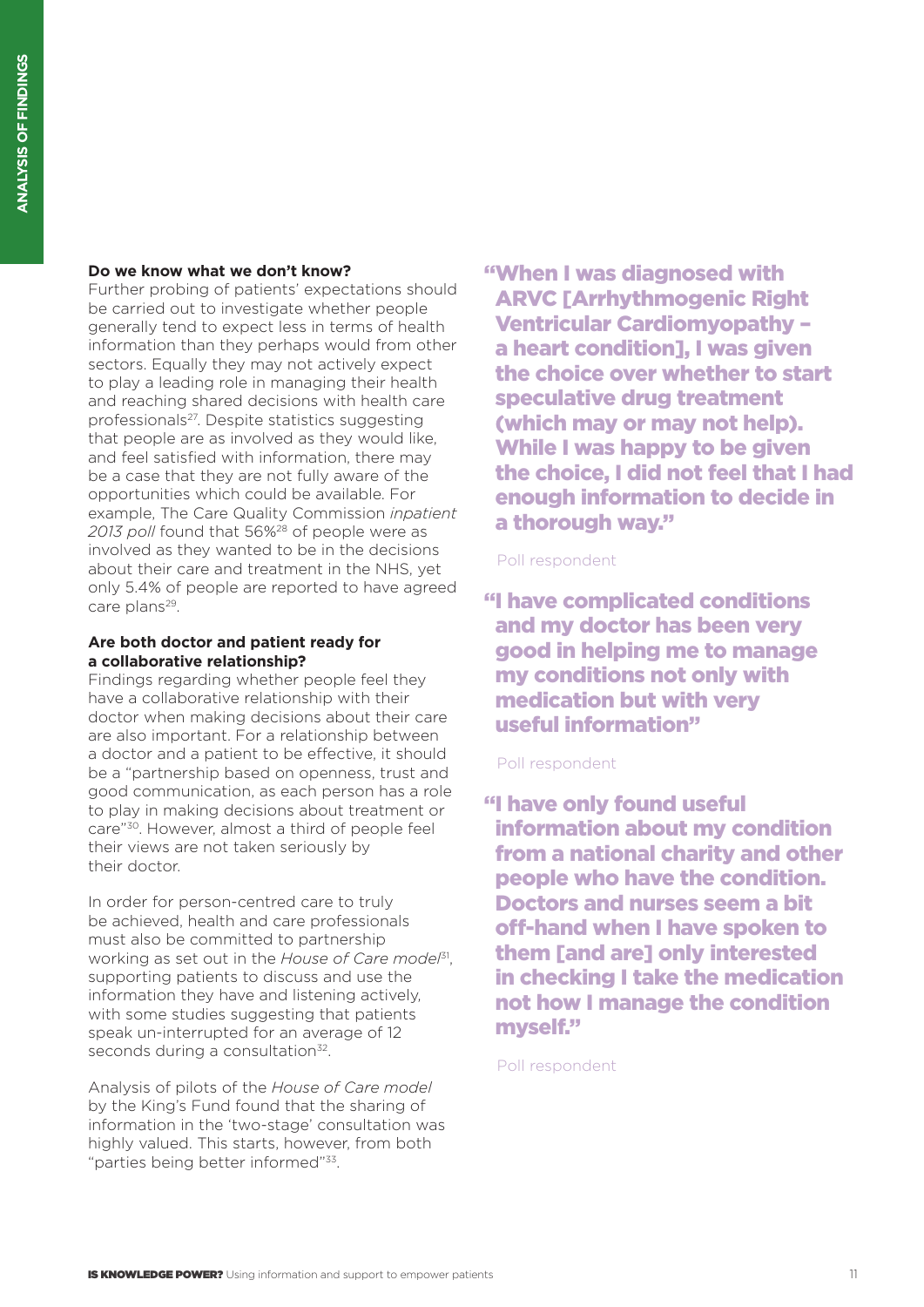## Patient information – the generation game

Of particular significance within these findings is the divergence in how useful and accessible younger and older people find current information. Those aged 18-24 are overall far more dissatisfied with the information they receive and how it informs their care, compared to those over the age of 65. The most significant gap can be seen when each age group was asked whether they find it difficult to access trustworthy information:

- For those aged 18-24, 58% find it difficult to access trustworthy information on their condition
- For those aged 65 and over, 21% find it difficult to access trustworthy information on their condition

#### **What is driving this difference?**

There will certainly be differences in the balance of long-term conditions for the respondents in these age groups, differences that our methodology does not enable us to address through weighting. But with this acknowledged, we must ask whether those over the age of 65 with a long-term condition feel they need less, expect less, or indeed receive more information than those of a younger age. Those who are 18-24, children of an age of consumerism and readily available information, are perhaps more critical of the information they receive.

Further investigation is needed, but consideration must certainly be given to whether current systems of information need to evolve so that they are appropriate, useful and accessible to those of a younger age, where gaining the skills to self-manage in the early stages of their condition can play a crucial role in how they manage their condition in what should be a long future.

### Information materials alone are not enough

When asked what people would find most useful in order to feel most in control of their own care and treatment we find that, out of six options given, 'more information on your condition' received the third highest proportion of respondents selecting it as the most helpful.

This is behind the options of 'more opportunities to discuss your condition with people other than your doctor' and 'those who also have your condition'.

What this highlights is the importance not only to ensure that there is enough information available for people to make sure they feel in control of their own care, but also that people are able to discuss information and receive inputs from different sources. While information is a key enabler of patient empowerment, information materials alone are not enough. There is huge value in other factors such as peer support, hearing views from others in similar situations and knowing you are not alone<sup>34</sup>.

### People are not ready to make decisions on how money is spent on their care

Arguably the most striking finding in our poll is that the majority of respondents, regardless of age, do not feel they have enough information to feel confident about making decisions about how money is spent on their care.

**Only 43% of people** feel they would have enough information to make decisions on how money was spent in managing their condition, if they had more direct control over how a limited amount of money is spent.

Given ambitions to give people increasing power to make such decisions, attention is clearly needed on the support that people receive to exercise such power. Regardless of the merits of the policy, we must be cautious that transfer of budgets truly enables the patient to make decisions and does not simply insert a new level of 'commissioners'.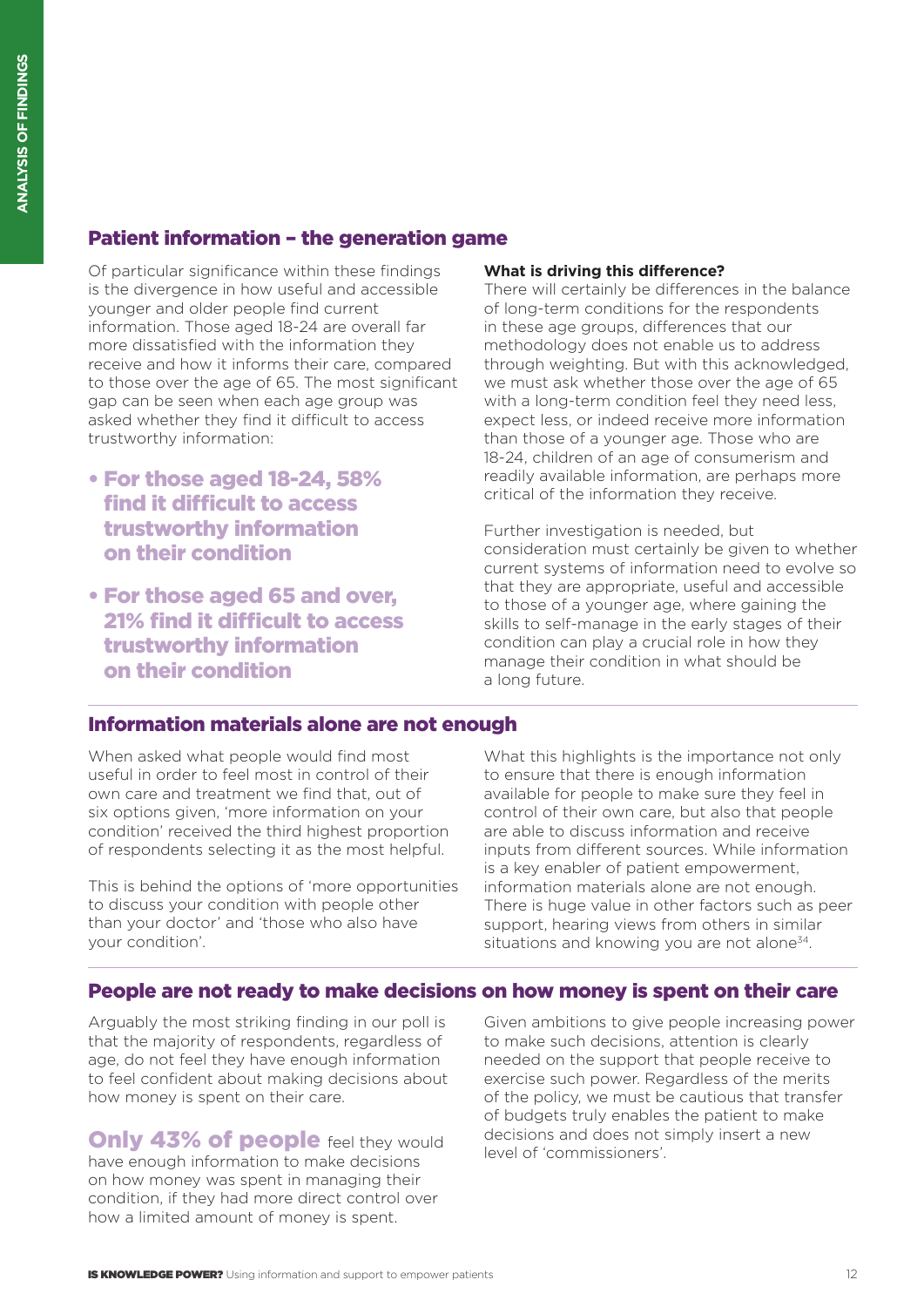## Is Knowledge Power? CONCLUSIONS AND RECOMMENDATIONS

Despite an overall majority reporting satisfaction with the information and their ability to use it to inform decisions about care, the results of our poll suggest significant gaps remain. These gaps may also be larger than they appear; we are concerned that this level of satisfaction may be over reported due to low expectations.

Of particular note is the divergence in satisfaction levels between older and younger generations, with those aged 18-24 being substantially more dissatisfied with current information and how they can use it compared to those over 65.

Equally clear from the findings is that, regardless of age, information materials alone are not enough for individuals to feel confident in making decisions on how to spend money on their own care.

In order to ensure that the right kind of information and support is available so that patients are truly empowered, in line with future visions for the NHS, it is essential that ambitions for patient information, as set out within the Five Year Forward View, are realised.

For this to happen we believe that four conditions need to be met to assure the provision, delivery, quality and impact of information. We set these out as recommendations to the Government, NHS England and the Royal Colleges in order that they may deliver on the promise of a sustainable NHS, serving truly empowered patients:

#### Provision

#### **1. Ensure provision: Integrating information within the care pathway**

Information needs to be recognised as a key intervention for improving outcomes. This should be seen as a core part of a patient's care, should be personalised and delivered as a standard part of engagement. Information should be accompanied by appropriate support structures to ensure it can be used effectively. 'Information prescriptions' should be trialled and evaluated as a key lever to empower people through information.

#### Leadership

#### **2. Ensure local leadership: Driving the provision of information locally**

#### **Quality**

#### **3. Ensure quality: Creating a national plan for information**

#### Impact

**4.Ensure impact: Embedding information within professional education such as communication skills training and dialogue/partnership working**  Health information and its use should be integrated into appropriate education, alongside support for the development of listening and shared decision-making skills among healthcare professionals. This should build on current guidance produced by the General Medical Council on partnership working between doctors and patients.<sup>35</sup>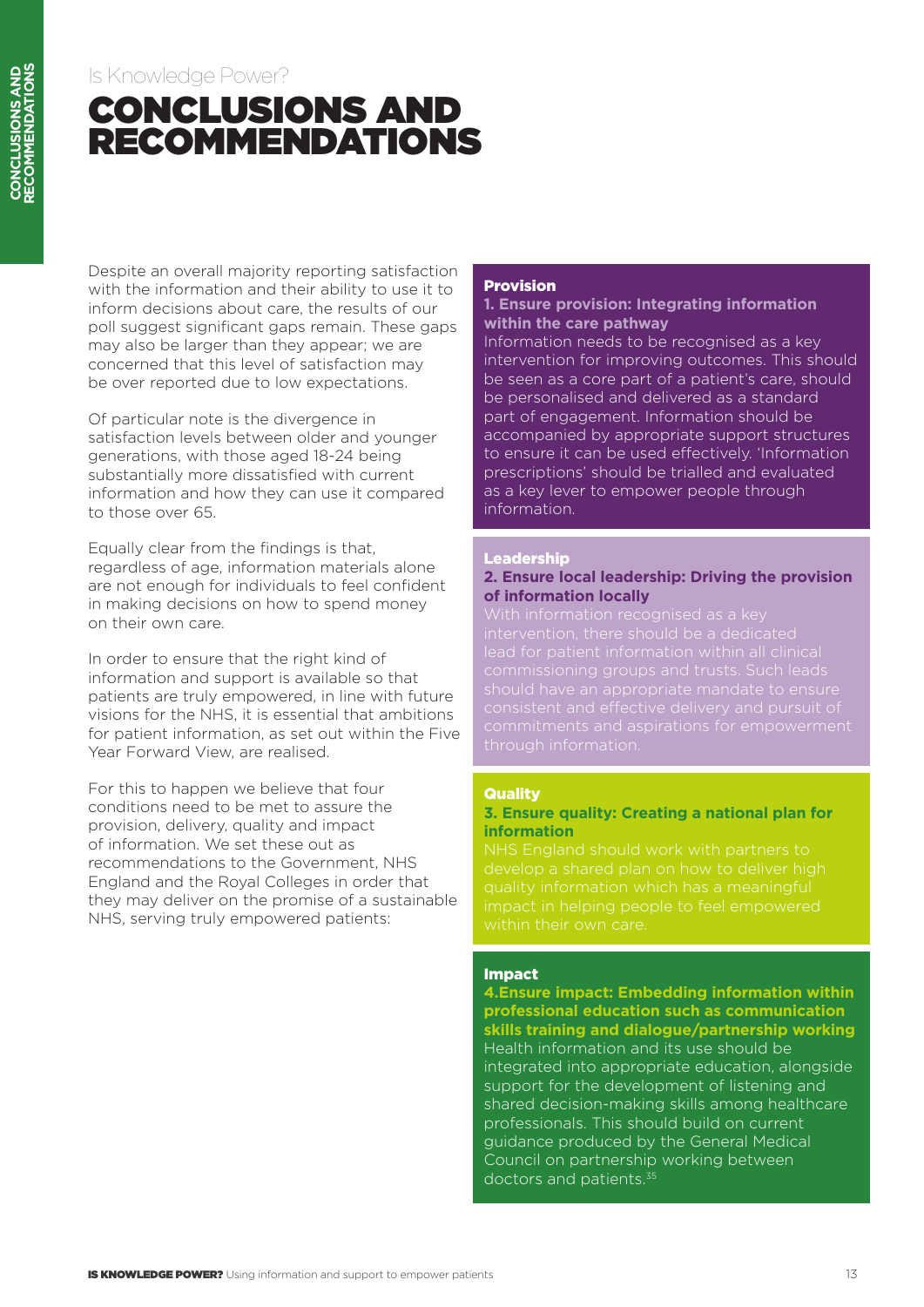1 NHS England, *The NHS Constitution: the NHS belongs to us all*, March 2013. Available online via: https://www.gov.uk/ government/uploads/system/uploads/attachment\_data/ file/170656/NHS\_Constitution.pdf

- <sup>2</sup> Lord Ashcroft KCMG PC, *The People, the Parties and the NHS*, January 2015. Available online via: http:// lordashcroftpolls.com/wp-content/uploads/2015/01/The-People-the-Parties-and-the-NHS-LORD-ASHCROFT-POLLS. pdf
- <sup>3</sup> NHS England, *Liberating the NHS: No decision about me, without me*, December 2012. Available online via: https:// www.gov.uk/government/uploads/system/uploads/ attachment\_data/file/216980/Liberating-the-NHS-Nodecision-about-me-without-me-Government-response.pdf
- <sup>4</sup> NHS England, *Five Year Forward View*, October 2014. Available online via: http://www.england.nhs.uk/wpcontent/uploads/2014/10/5yfv-web.pdf
- <sup>5</sup> Department of Health, *Long Term Conditions Compendium of Information: Third Edition*, May 2012. Available online via: https://www.gov.uk/government/uploads/system/uploads/ attachment\_data/file/216528/dh\_134486.pdf
- <sup>6</sup> Patient Information Forum, *The Case for Information: Investment in patient information improves outcomes and reduces costs*, June 2013. Available online via: http://www. pifonline.org.uk/wp-content/uploads/2013/05/PiF-fullreport-FINAL-new.pdf
- <sup>7</sup> NHS England, *Liberating the NHS: No decision about me, without me*, December 2012. Available online via: https:// www.gov.uk/government/uploads/system/uploads/ attachment\_data/file/216980/Liberating-the-NHS-Nodecision-about-me-without-me-Government-response.pdf
- <sup>8</sup> Department of Health, *The Mandate A mandate from the Government to NHS England April 2015 to March 2016*, December 2014. Available online via: https://www.gov.uk/ government/uploads/system/uploads/attachment\_data/ file/386221/NHS\_England\_Mandate.pdf
- <sup>9</sup> NHS England, *Transforming participation in health and care: 'The NHS belongs to us all'*, September 2013. Available online via: http://www.england.nhs.uk/wp-content/ uploads/2013/09/trans-part-hc-guid1.pdf
- <sup>10</sup> Department of Health, *2014/2015 Choice Framework*, April 2014. Available online via: https://www.gov.uk/ government/uploads/system/uploads/attachment\_data/ file/299609/2014-15\_Choice\_Framework.pdf
- <sup>11</sup> NHS England Right Care, *Shared Decision Making*. Available online via: http://www.rightcare.nhs.uk/index.php/shareddecision-making/
- <sup>12</sup> NHS Choices, NHS general practitioners The Expert Patients Programme (EPP). Available online via: http:// www.nhs.uk/NHSEngland/AboutNHSservices/doctors/ Pages/expert-patients-programme.aspx
- <sup>13</sup> Department of Health, *Our health, our care, our say: a new direction for community services*, January 2006. Available online via: https://www.gov.uk/government/uploads/ system/uploads/attachment\_data/file/272238/6737.pdf
- <sup>14</sup> Diabetes UK, *Launch of Information Prescriptions*, January 2015. Available online via: http://www.england.nhs.uk/wpcontent/uploads/2015/01/pers-care-guid-core-guid.pdf
- <sup>15</sup> NHS England, *Personalised care and support planning handbook: The journey to person-centred care*, January 2015. Available online via: http://www.england.nhs.uk/wpcontent/uploads/2015/01/pers-care-guid-core-guid.pdf
- <sup>16</sup> World Health Organisation, *Track 2: Health literacy and health behaviour*. Available online via http://www.who.int/ healthpromotion/conferences/7gchp/track2/en/
- <sup>17</sup> NHS England, *Five Year Forward View*, October 2014. Available online via: http://www.england.nhs.uk/wpcontent/uploads/2014/10/5yfv-web.pdf
- <sup>18</sup> NHS Improving Quality, *LTC Year of Care Commissioning Model*. Available online via: http://www.nhsiq.nhs.uk/ improvement-programmes/long-term-conditions-andintegrated-care/ltc-year-of-care-commissioning-model. aspx
- <sup>19</sup> NHS England, *House of Care model background*. Available online via: http://www.england.nhs.uk/resources/ resources-for-ccgs/out-frwrk/dom-2/house-of-care/housecare-mod/
- <sup>20</sup> NHS Improving Quality, *LTC Year of Care Commissioning Programme: Learning and Reflections from the Early Implementer Sites Workshop*, December 2014. Available online via: http://www.nhsiq.nhs.uk/media/2589751/ workshop\_learning\_and\_reflections\_011214.pdf
- <sup>21</sup> NHS Improving Quality, *LTC Year of Care Commissioning Programme: Learning and Reflections from the Early Implementer Sites Workshop*, December 2014. Available online via: http://www.nhsiq.nhs.uk/media/2589751/ workshop\_learning\_and\_reflections\_011214.pdf
- <sup>22</sup> NHS England, *NHS England Chief offers local government leaders radical new health and social care integration option*, July 2014. Available online via: http://www.england. nhs.uk/2014/07/09/ipc-prog/
- <sup>23</sup> The Times, *Patients 'need a bigger say in their care'*, September 2014. Available online via: http://www.thetimes. co.uk/tto/health/news/article4192653.ece
- <sup>24</sup> NHS England, *Patients to benefit from new NHS England 'Accessible Information Standard'*, August 2014. Avaialbehttp://www.england.nhs.uk/2014/08/13/accessibleinfo-standard/
- <sup>25</sup> NICE, *Quality standard for patient experience in adult NHS services*, February 2012. Available online via: https://www. nice.org.uk/guidance/qs15/resources/guidance-qualitystandard-for-patient-experience-in-adult-nhs-services-pdf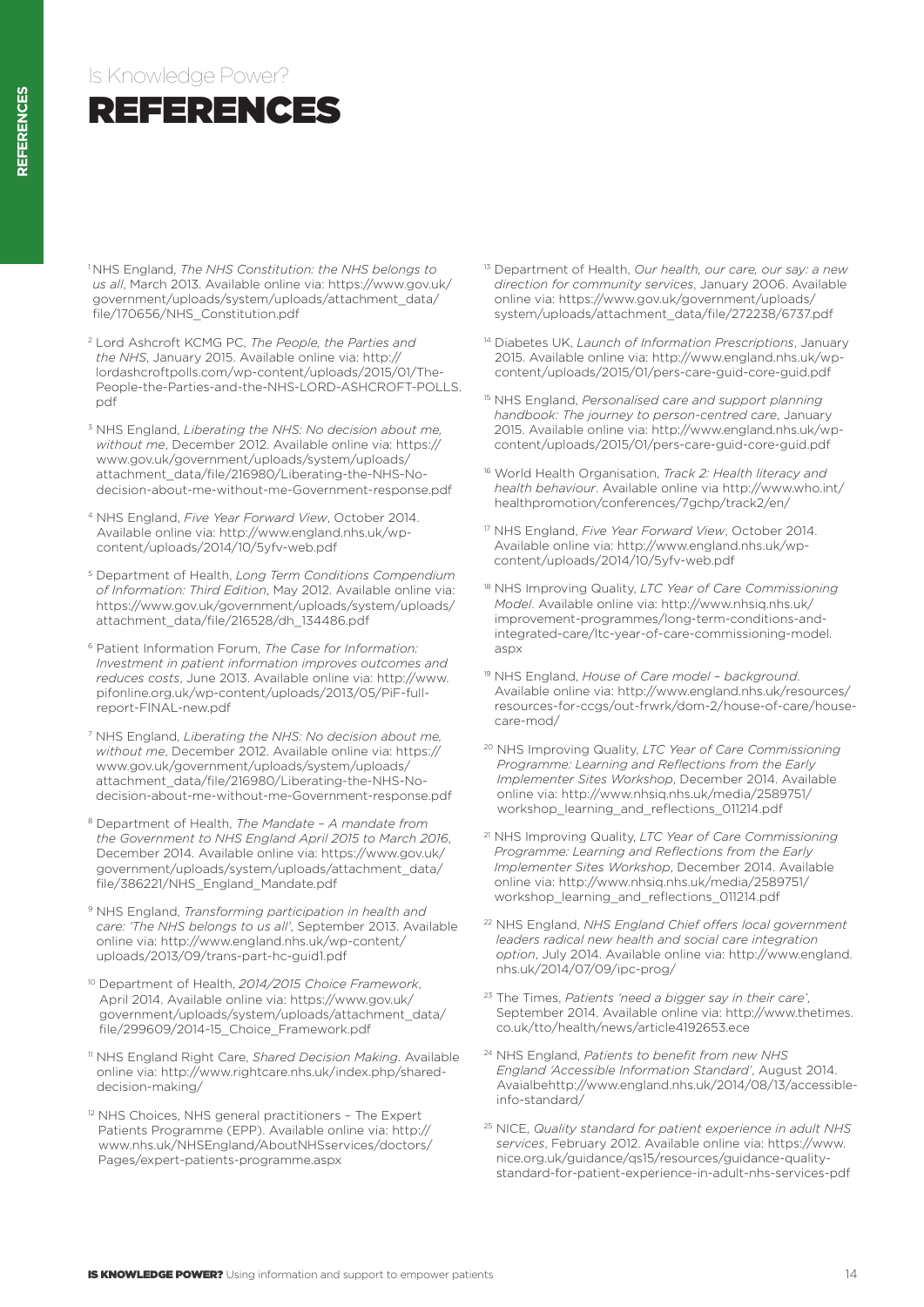- <sup>26</sup> NHS England, *Domain 2: Enhancing quality of life for people with long-term conditions*. Available online via: http://www.england.nhs.uk/resources/resources-for-ccgs/ out-frwrk/dom-2/
- <sup>27</sup> The King's Fund, *Delivering better services for people with long-term conditions: Building the house of care*, October 2013. Available online via: http://www.kingsfund.org.uk/ sites/files/kf/field/field\_publication\_file/delivering-betterservices-for-people-with-long-term-conditions.pdf
- <sup>28</sup> Care Quality Commission, *National findings from the 2013 Inpatients survey*, 2013. Available online via: http://www. cqc.org.uk/sites/default/files/inpatient\_survey\_national\_ summary.pdf
- <sup>29</sup> NHS England, *Personalised care and support planning handbook: The journey to person-centred care*. January 2015. Available online via: http://www.england.nhs.uk/wpcontent/uploads/2015/01/pers-care-guid-core-guid.pdf
- 30 General Medical Council, *Consent guidance: Partnership*. Available online via: http://www.gmc-uk.org/guidance/ ethical\_guidance/consent\_guidance\_partnership.asp
- 31 NHS England, *House of Care model background*. Available online via: http://www.england.nhs.uk/resources/resourcesfor-ccgs/out-frwrk/dom-2/house-of-care/house-care-mod/
- <sup>32</sup> Rhoades DR et al, *Speaking and interruptions during primary care, Society of Teachers and Family Medicine*, 2001; Jul-Aug; 33(7); 528-32. Available online via: http:// www.ncbi.nlm.nih.gov/pubmed/11456245
- <sup>33</sup> The King's Fund, *Delivering better services for people with long-term conditions: Building the house of care,* October 2013. Available online via: http://www.kingsfund.org.uk/ sites/files/kf/field/field\_publication\_file/delivering-betterservices-for-people-with-long-term-conditions.pdf
- <sup>34</sup> Mental Health Foundation, *Peer Support in Long Term Conditions: The Basics*, November 2014. Available online via: http://www.mentalhealth.org.uk/content/assets/PDF/ publications/peer\_support\_the\_basics.pdf
- <sup>35</sup> General Medical Council, *Consent guidance: Partnership*. Available online via: http://www.gmc-uk.org/guidance/ ethical\_guidance/consent\_guidance\_partnership.asp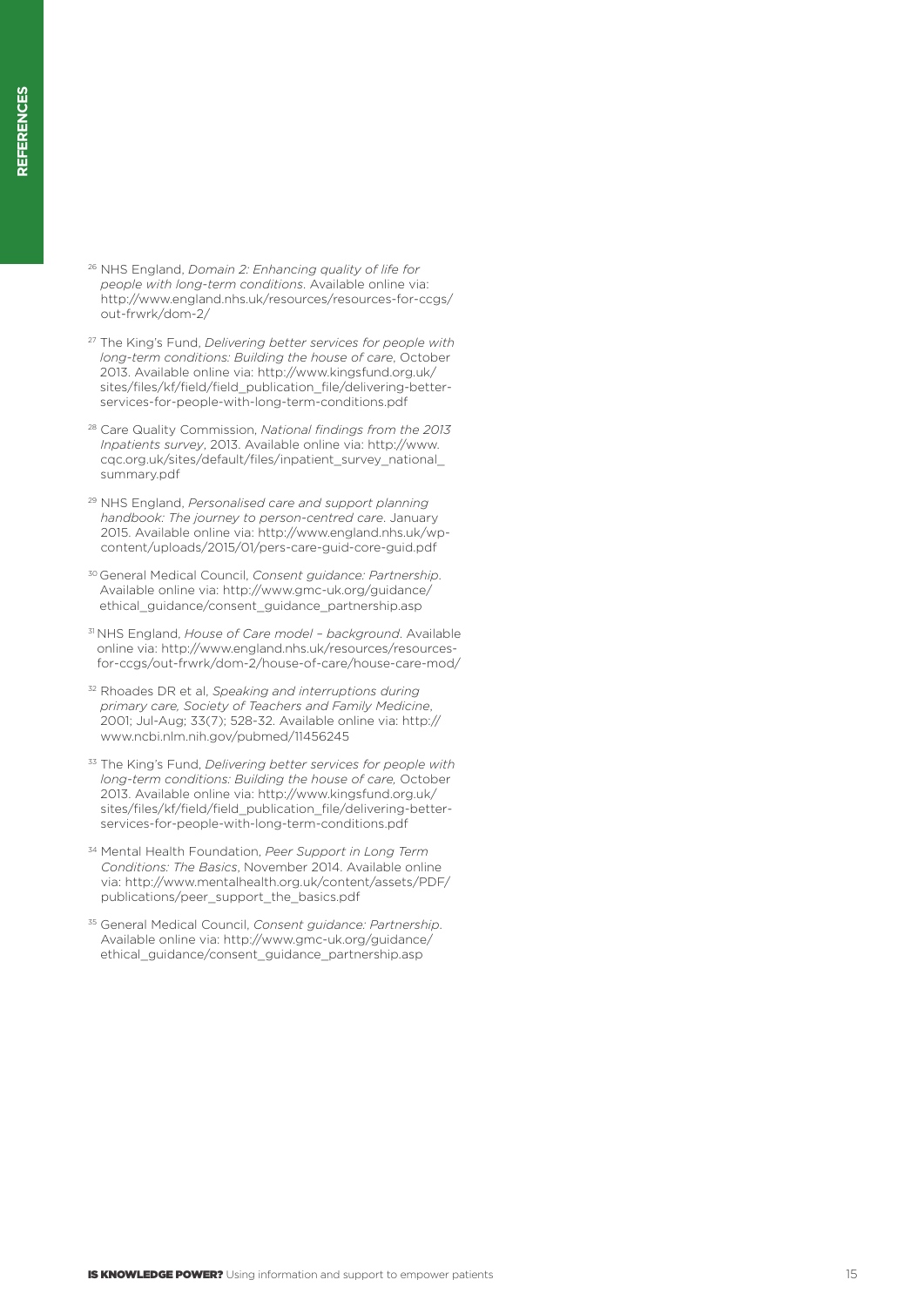### MHP Health

MHP Health is the award winning health and social care policy and public affairs consultancy within MHP Communications. Our clients – from multinational corporations to world class hospitals, professional bodies and healthcare charities – are all looking to shape the health and social care environment.

We help them to develop policy and to communicate, delivering business-critical results and health outcomes which transform lives. Core capabilities of the 180-strong MHP team span the disciplines of public affairs, public relations, corporate and brand communications, digital engagement, and crisis communications.

# mhp health

MHP Communications 60 Great Portland Street London W1W 7RT isknowledgepower@mhpc.com 020 3128 8100 <http://www.mhpc.com/>

## Patient Information Forum

The Patient Information Forum (PiF) is an independent, not-for-profit organisation and is the UK's largest membership organisation for people working in health information, from across the voluntary, commercial, and public sector.

Together with our members, we believe that high quality health information and support should be available to everyone, to support informed decision making about their health and wellbeing.

PiF provides members with opportunities to access training, education and guidance; to share expertise and promote best practice and to be part of a strong collective, independent voice.



**Patient Information Forum For Professionals Working in Consumer Health Information** 

Patient Information Forum 483 Green Lanes London N13 4BS admin@pifonline.org.uk 07813 143384 <http://www.pifonline.org.uk/>